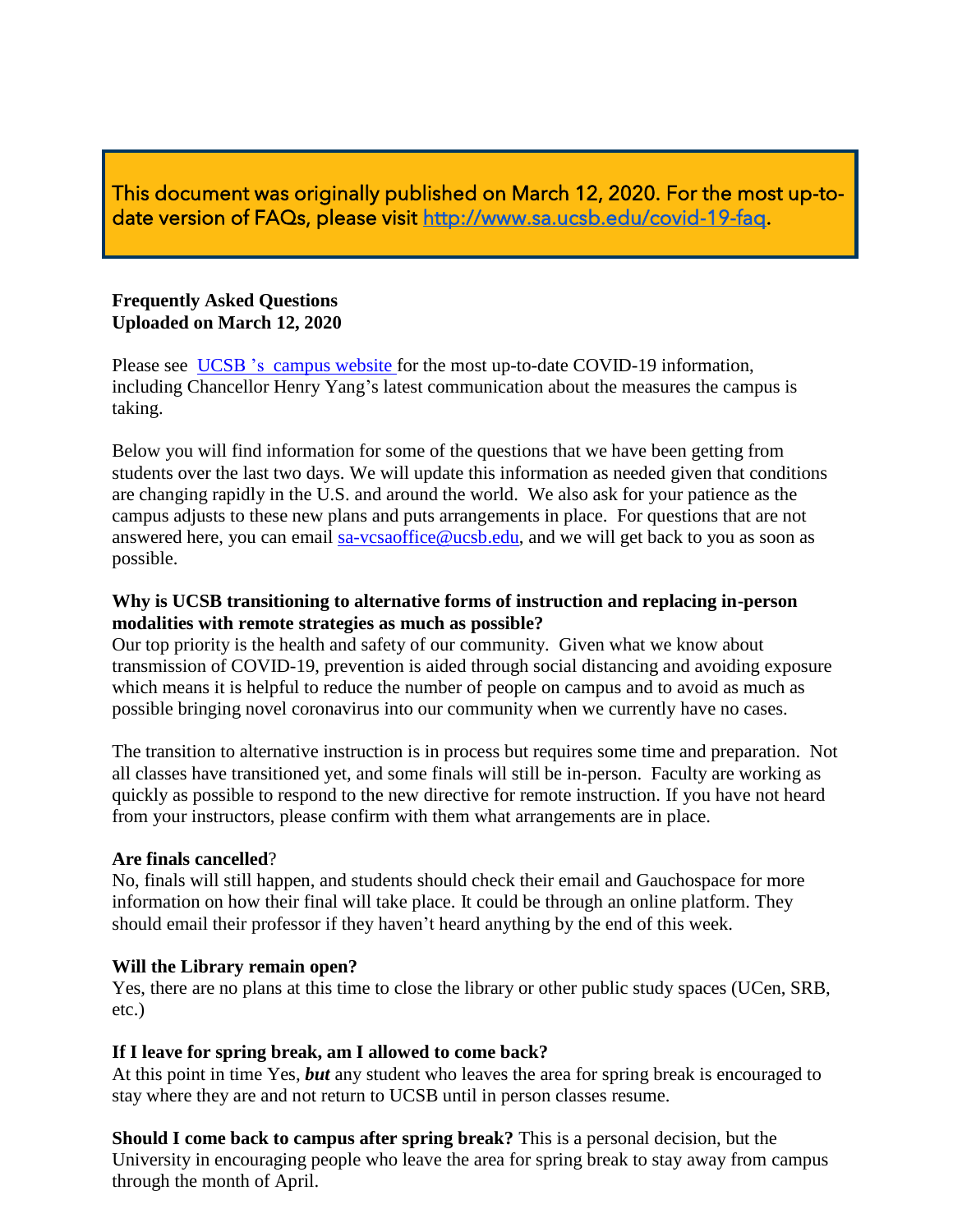### **Will Campus Learning Assistance Services/ the Recreation Center/ the University Center be open the remainder of this quarter and next quarter?**

The information we have currently is that the campus will remain open and campus services will continue, but they may have limited hours or alternative ways of providing their services. Please contact CLAS/Rec Cen/UCen directly for any alternative scheduling

### **How does my accommodation through Disabled Students Program work with on-line exams?**

Disabled Students Program (DSP) is working to adjust accommodations in the DSP Portal to list Gauchospace/Online when it receives confirmation from the professor that an exam is to be offered online. If you see that one of your accommodations is outdated, please forward the relevant information about the professor's decision to change the location to an online exam to DSP, and we will make the change as soon as possible.

Please reach out to the [DSP Office, i](https://dsp.sa.ucsb.edu/)f you are facing unique circumstances and need assistance.

# **What about refunds and adjustments given that students are changing their plans for the spring quarter?**

The University of California is developing policies to address any changes in enrollment for the spring quarter. We will post this information as soon as possible.

The Office of Financial Aid and Scholarships will work to ensure a smooth transition for students. As a reminder, full-time enrollment at UCSB is 12 units for undergraduates and 8 units for graduate students. Students who drop below full-time status may have their aid adjusted according to federal guidelines. If you are experiencing a financial hardship, please email the Financial Crisis Response Team at [financialcrisis@sa.ucsb.edu.](mailto:financialcrisis@sa.ucsb.edu)

# **Can I get a refund from my landlord if I stay home for the month of April?**

The University does not have authority over private landlords. Check your lease and contact your landlord for any questions.

# **What does UCSB's response to COVID-19 mean for me as an international student?**

Per guidance from government entities, international students are authorized to enroll in remote coursework full-time for the duration that the campus is on remote instruction. In other words, students will be able to maintain their visa status under these special circumstances. You are still expected to maintain your minimum unit load and comply with other regulatory requirements associated with your visa status, unless otherwise authorized.

Once in-person courses resume, you will be expected to attend and maintain your full course load physically at the UCSB campus.

Please contact the Office of [International Students](http://oiss.sa.ucsb.edu/contact-us) and Scholars if you have additional questions.

# **What is happening to my on-campus job that I need?**

As campus services will be open, many departments will continue employment, but students should check with their supervisors for more information. For students who want to be away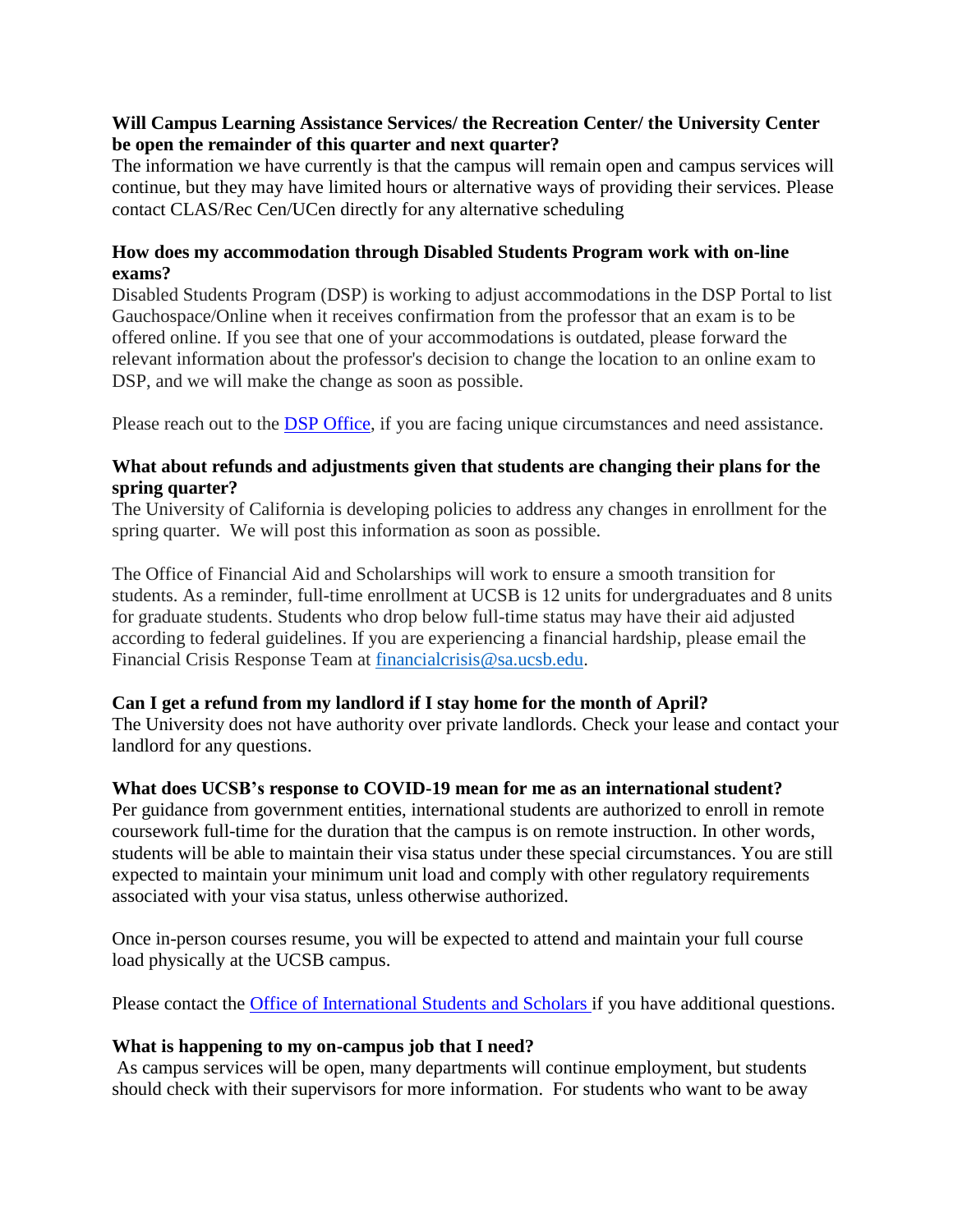from campus for the month of April, please let your supervisor know about your plans. For students who would like to continue working, talk to your department about your work needs and availability. As more specific information is available, we will provide it here.

#### **Will my courses be offered in person or online this spring?**

Undergraduates will not be required to attend lectures or seminars in person, at least for the month of April. Some instructors might elect to offer in-person lecture or seminar meetings in addition to virtual offerings; however, students who participate virtually will receive the same education as those who participate in person, and they will not be disadvantaged for staying off campus.

The Colleges, academic departments, and instructors are working to adjust instruction plans for the spring quarter. Additional information regarding spring quarter instruction (lab meetings, graduate courses, etc.) will be provided as it becomes available.

# **Will graduation in June 2020 take place?**

As of now, UCSB is planning that graduation ceremonies will take place as scheduled. We do not know yet how COVID-19 transmission will progress and will keep you updated if anything changes regarding commencement.

#### **Why is UCSB suggesting we do not travel?**

Travel guidance from the U.S. Department of State, California, and public health agencies continues to change, and there is no way to anticipate if, or when, additional travel restrictions may be issued that could impact your ability to return to campus. Please monitor closely public health notices in cities, states, and countries where COVID-19 is a growing concern.

Please consider that with any travel and all modes of public transportation there is a risk of exposure to COVID-19 and the possibility that you will have to self-isolate or be quarantined upon return depending on rapidly changing rates of infection is likely.

Some helpful sites for up-to-date information include: [Santa Barbara](https://publichealthsbc.org/) County Public Health [United States Department of State](https://travel.state.gov/content/travel/en/traveladvisories/COVID-19-Country-Specific-Information.html) [Centers for](https://www.cdc.gov/coronavirus/2019-ncov/about/share-facts.html) Disease Control [UC Office](https://www.universityofcalifornia.edu/coronavirus) of the President [UC Santa Barbara](https://www.ucsb.edu/COVID-19-information) and UCSB [Student Health Service](http://studenthealth.sa.ucsb.edu/)

With spring break approaching, we encourage our faculty, staff, and students to carefully consider the risks associated with travel, both international and domestic. All personal international travel is strongly discouraged and we urge extreme caution and judgement for personal domestic travel. Students who travel home, even within California, may be traveling to communities that are already using mitigation strategies to address confirmed cases of novel coronavirus. Returning to campus may bring cases here from other parts of the state.

Travel restrictions imposed by government officials as a result of the impacts caused by COVID-19 are still in place, and will likely continue to evolve. Should you decide that you must travel,